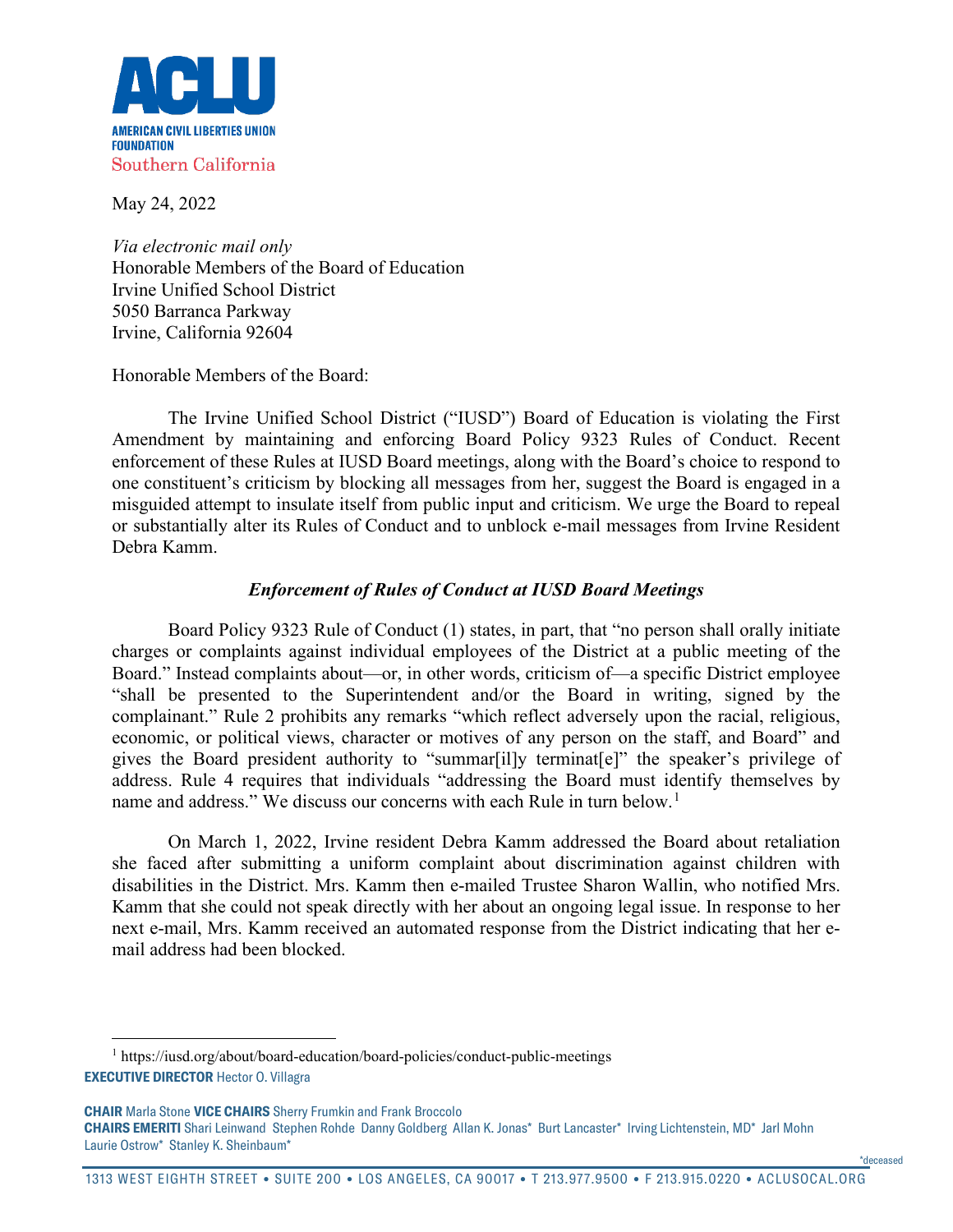### Honorable Members of the Board of Education May 24, 2022 Page 2

On April 19, 2022, Mrs. Kamm addressed the Board about concerns with the performance and qualifications of the District's Special Education Director.<sup>[2](#page-1-0)</sup> After she made her comments, which largely consisted of reading from a published Court opinion, Board President Ira Glasky reprimanded Mrs. Kamm for her comments. He referenced the Board policy 9323 Rules of Conduct about "not initiating or making any allegations against individual employees."[3](#page-1-1)

At the beginning of the public comment period of the Board meeting on May 3, 2022, Mr. Glasky admonished attendees that Board meetings are "not the time" for complaints against individuals, and he stated that "any remarks that reflect adversely upon individual staff members are out of order." Mrs. Kamm addressed the Board about an IUSD employee serving as an expert witness on behalf of another school district in a case involving a child with autism. After her comment, Mr. Glasky again referred her to the Board policy, told her that the Board meeting was not the forum to bring "charges" against individuals, and that her comments could lead to "summary termination of [her] rights to address the Board." [4](#page-1-2)

#### *Free Speech Concerns*

Nowhere is the fundamental right to free speech and expression more vital than when people address public officials about issues of public concern. Indeed, political expression on governmental affairs and public issues "has always rested on the highest rung of the hierarchy of First Amendment values." *NAACP v. Claiborne Hardware Co.,* 458 U.S. 886, 913 (1982) (citation omitted). "[I]t is only through free debate and free exchange of ideas that government remains responsive to the will of the people and peaceful change is effected." *Terminiello v. City of Chicago*, 337 U.S. 1, 4 (1949). Accordingly, "[c]itizens have an enormous First Amendment interest in directing speech about public issues to those who govern their city." *White v. City of Norwalk*, 900 F.2d 1421, 1425 (9th Cir. 1990) (citing *Madison Sch. Dist. v. Wisconsin Employment Relations Comm'n*, 429 U.S. 167, 175 (1976)). It is for this reason that California law mandates that board of education meetings be open and provide an opportunity for the public to address the board. *See* Cal. Gov't Code §§ 54953 and 54954.3; *see also* California Constitution, Art. I, § 3(b) ("The people have the right of access to information concerning the conduct of the people's business, and, therefore, the meetings of public bodies and the writings of public officials and agencies shall be open to public scrutiny.").

The Board's Rules of Conduct violate the Brown Act and threaten core principles of free speech. The Brown Act specifically states that a legislative body may not "prohibit public criticism of the policies, procedures, programs, or services of the agency, or of the acts or omissions of the legislative body." Cal. Gov't Code 54953.5. Prohibiting public criticism is

<span id="page-1-0"></span><sup>&</sup>lt;sup>2</sup> See IUSD Board Meeting at 00:55:33, [https://iusd.tv/media/2022-03-01+Board+Meeting/1\\_uil6usun/218622273](https://iusd.tv/media/2022-03-01+Board+Meeting/1_uil6usun/218622273) (March 1, 2022).

<span id="page-1-1"></span><sup>3</sup> *See* IUSD Board Meeting at 00:15:10, [https://iusd.tv/media/2022-04-19+Board+Meeting/1\\_fbdq9z2d/218622273](https://iusd.tv/media/2022-04-19+Board+Meeting/1_fbdq9z2d/218622273) (April 19, 2022).

<span id="page-1-2"></span><sup>4</sup> *See* IUSD Board Meeting at 01:19:45, [https://iusd.tv/media/2022-05-03+Board+Meeting/1\\_x6km86kb/218622273](https://iusd.tv/media/2022-05-03+Board+Meeting/1_x6km86kb/218622273) (May 3, 2022).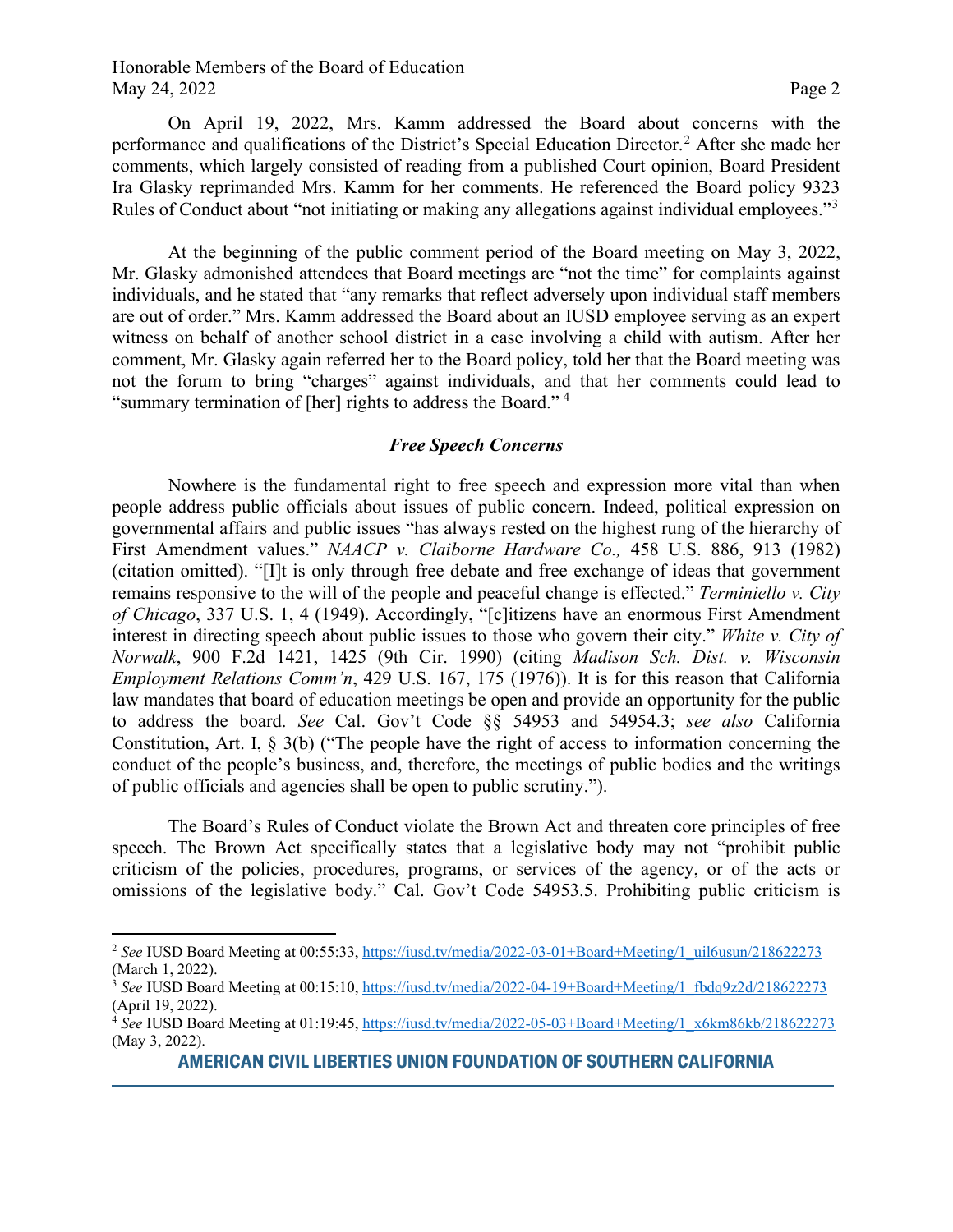precisely what the IUSD Board has done here. Additionally, the Rules burden free speech because they significantly limit the public's ability to convey concerns and hold public officials accountable. Not only are the Rules bad policy at odds with California's commitment to open government, but they also violate the First Amendment.

# **Rules (1)-(2) are Impermissible Viewpoint Restrictions**

It is a bedrock principle of free speech that "a speaker may not be stopped from speaking because the moderator disagrees with the viewpoint he is expressing." *White,* 900 F.2d at 1425 (citing *Perry Educ. Ass'n v. Perry Local Educators Ass'n*, 460 U.S. 37, 60-61 (1983). Federal courts in California have long rejected public meeting policies that prohibit criticism of district employees. *See Leventhal v. Vista Unified Sch. Dist*, 973 F. Supp. 951, 956 (S.D. Cal. 1997) (school district bylaw restricting raising "complaints" or "charges" against employees at open board meeting "violative of core First Amendment values"); *Baca v. Moreno Valley Unified Sch. Dist.*, 936 F. Supp. 719, 727-28 (C.D. Cal. 1996) ("District cannot prohibit speech on the ground that it is, or may be, false or defamatory, let alone on the ground that it is negatively critical of [the] District's employees."). In *Leventhal* and *Baca*, the provisions at issue were substantially similar to Board Policy 9323 Rule of Conduct (1), and a court would be likely to find it unconstitutional for the same reasons.

Rule (2) prohibiting comments "which reflect adversely upon the racial, religious, economic, or political views, character or motives" of any IUSD staff or Board Member also prohibits protected speech based on the viewpoints expressed, which is "an egregious form of content discrimination." *Rosenberger v. Rector & Visitors of Univ. of Virginia*, 515 U.S. 819, 829 (1995); *See Baca*, 936 F. Supp. at 730 ("It is difficult to imagine a more content-based prohibition on speech than [a] policy [that] allows expression of two points of view (laudatory and neutral) while prohibiting a different point of view (negatively critical) on a particular subject matter (District employees' conduct or performance."). Rule (2) does just that—it prohibits "adverse" comments while allowing positive or neutral comments.

### **Rules (1)-(2) are Overbroad**

Rules (1) and (2) prohibit speech well beyond what could be related to a valid government interests. They are impermissibly overbroad because they proscribe expression that is not inherently disruptive without any regard for whether an actual disruption has occurred. The United States Court of Appeals for the Ninth Circuit has clearly established that to be facially valid and not overbroad, rules of conduct or decorum must "limit proscribed activity to only actual disturbances." *Acosta v. City of Costa Mesa*, 718 F.3d 800, 807 (9th Cir. 2013) (en banc); *Norse*, 629 F.3d at 976 (ordinance governing decorum of city council meeting is "not facially overbroad [if it] only permit[s] a presiding officer to eject an attendee for actually disturbing or impeding a meeting"); *see White*, 900 F.2d at 1424 (construing city's decorum provision facially valid only when read to proscribe only behavior "that actually disturbs or impedes the meeting"). Nothing about critical comments is inherently disruptive of the conduct of a Board meeting.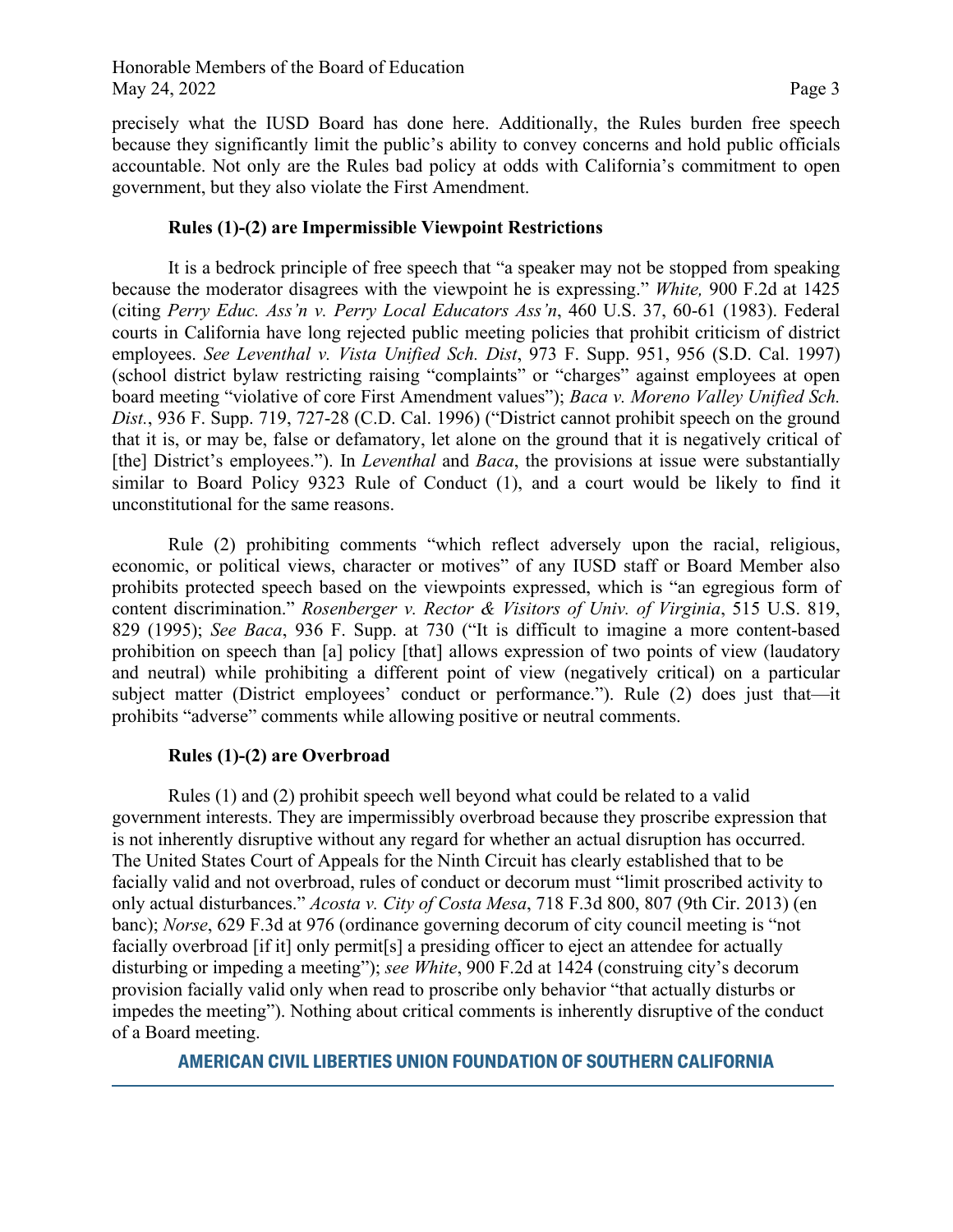#### **Rule 4 Violates the Brown Act and the Constitution**

IUSD Board Policy 9293, Rule of Conduct (4) states that "All persons addressing the Board must identify themselves by name and address. This requirement is counterproductive public policy and also violates the Brown Act and Constitution. Requiring individuals to identify themselves before giving public comment has a stifling effect on speech. Individuals addressing the City Council, such as those who are critical of government employees, may already be hesitant to do so out of fear of retaliation or harassment.

Government Code Section 54953.3 states that members of the public cannot be required to identify themselves to participate in a meeting. *Id.* ("A member of the public shall not be required, as a condition to attendance at a meeting of a legislative body of a local agency, to register his or her name, to provide other information, to complete a questionnaire, or otherwise to fulfill any condition precedent to his or her attendance."). Further, it is well settled that anonymous speech is protected under the Constitution as a time-honored tradition stretching back to our country's inception. *See, e.g., McIntyre v. Ohio Elections Comm'n*, 514 U.S. 334, 357 (1995) ("Under our Constitution, anonymous pamphleteering is not a pernicious, fraudulent practice, but an honorable tradition of advocacy and of dissent."); *Talley v. California*, 362 U.S. 60, 65 (1960) (invalidating a California statute prohibiting the distribution of "any hand-bill in any place under any circumstances" that did not contain the name and address of the person who prepared it, holding that identification and fear of reprisal might deter "perfectly peaceful discussions of public matters of importance"); *Doe v. 2themart.com Inc*., 140 F. Supp. 2d 1088, 1092 (W.D. Wash. 2001) ("The right to speak anonymously was of fundamental importance to the establishment of our Constitution. Throughout the revolutionary and early federal period in American history, anonymous speech and the use of pseudonyms were powerful tools of political debate.").

Recognizing these principles, the League of California Cities, an association of California city officials, makes clear in its guide to the Brown Act for officials, "Public speakers cannot be compelled to give their name or address as a condition of speaking. The clerk or presiding officer may request speakers to complete a speaker card or identify themselves for the record, but must respect a speaker's desire for anonymity."<sup>[5](#page-3-0)</sup>

We previously successfully challenged a provision enacted by the Orange County Board of Supervisors ("OCBOS") requiring speakers to submit their names and addresses on their speaker cards. In response to that litigation, the OCBOS revised the speaker request forms and county website to *expressly* state that a member of the public may use a pseudonym when completing the speaker request card or addressing the Board.<sup>[6](#page-3-1)</sup> We recently raised the same

<span id="page-3-0"></span><sup>5</sup> Open & Public V: A Guide to the Ralph M. Brown Act, at 37, *available at*  https://www.cacities.org/Resources-Documents/Resources-Section/Open-Government/Open-Public-2016.aspx.

<span id="page-3-1"></span><sup>6</sup> *See* Addressing the Board, Board of Supervisors, County of Orange, California, <https://board.ocgov.com/addressing-board> (last visited Mar. 21, 2022).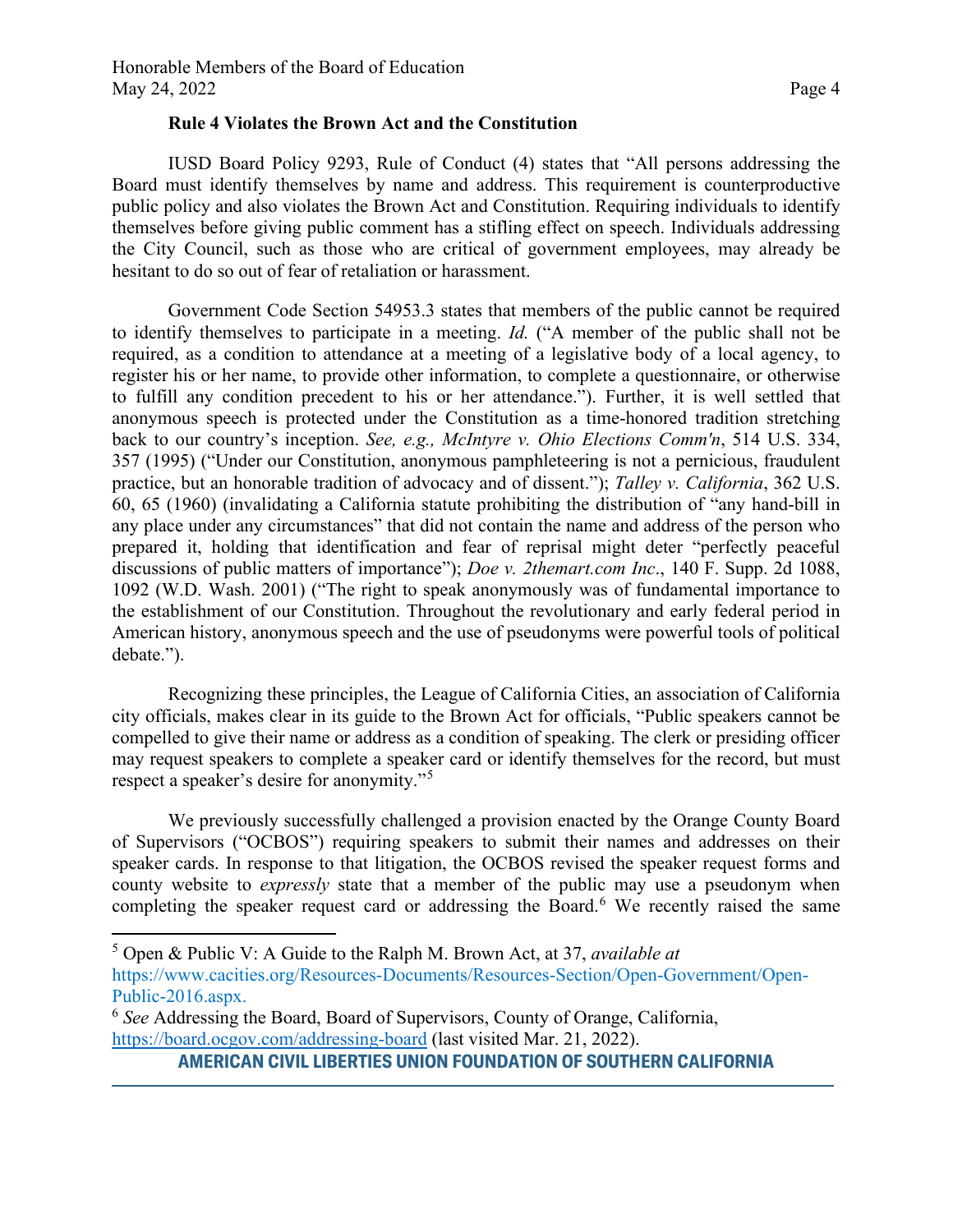concern with the Irvine City Council about Section 1-2-313(B), which required that an individual provide their name and address before addressing the Council. In response to our letter, the Irvine City Council approved a revision removing this requirement.<sup>[7](#page-4-0)</sup> IUSD should do the same and remove the name and address requirement from the Municipal Code revisions under consideration.

Accordingly, the IUSD Board must rescind Rule of Conduct (4) and allow members of the public to provide public comment anonymously or using a pseudonym.

### **Conclusion**

The Rules of Conduct, especially considered together with Mr. Glasky's threat to ban Mrs. Kamm from addressing the Board in the future, suggest an unacceptable pattern of silencing dissent and criticism. Further, the Board's decision to block Mrs. Kamm in response to her raising concerns about matters of public interest indicates that the Board is more concerned with avoiding unpleasant or embarrassing criticism than it is with hearing and taking seriously the public's concerns. The Rules are plainly unlawful for the reasons discussed above, and the Board must rescind them. To protect transparency and public access to the IUSD Board, it should also unblock Mrs. Kamm's communications. We hope that we can resolve disputes without need for further legal action. However, should the Board refuse to repeal or substantially alter its policy to bring it into compliance with the First Amendment and reinstate Mrs. Kamm's ability to e-mail the Board, we will consider all appropriate action including seeking immediate relief from the court.

Please respond by June 3, 2022 confirming the steps the Board intends to take to remedy these important issues. In the meantime, you may contact either Peter Eliasberg, [PEliasberg@aclusocal.org,](mailto:PEliasberg@aclusocal.org) or Zoë McKinney, [ZMcKinney@aclusocal.org,](mailto:ZMcKinney@aclusocal.org) with questions.

Sincerely,

Peter Eliasberg Chief Counsel Manheim Family Attorney for First Amendment Rights

Zoë McKinney First Amendment and Democracy Staff Attorney

<span id="page-4-0"></span>**AMERICAN CIVIL LIBERTIES UNION FOUNDATION OF SOUTHERN CALIFORNIA** <sup>7</sup> *See* City Council Minutes 12-13 (March 22, 2022) available at https://legacy.cityofirvine.org/cityhall/citymanager/pio/ictv/player/default.asp?ID=512